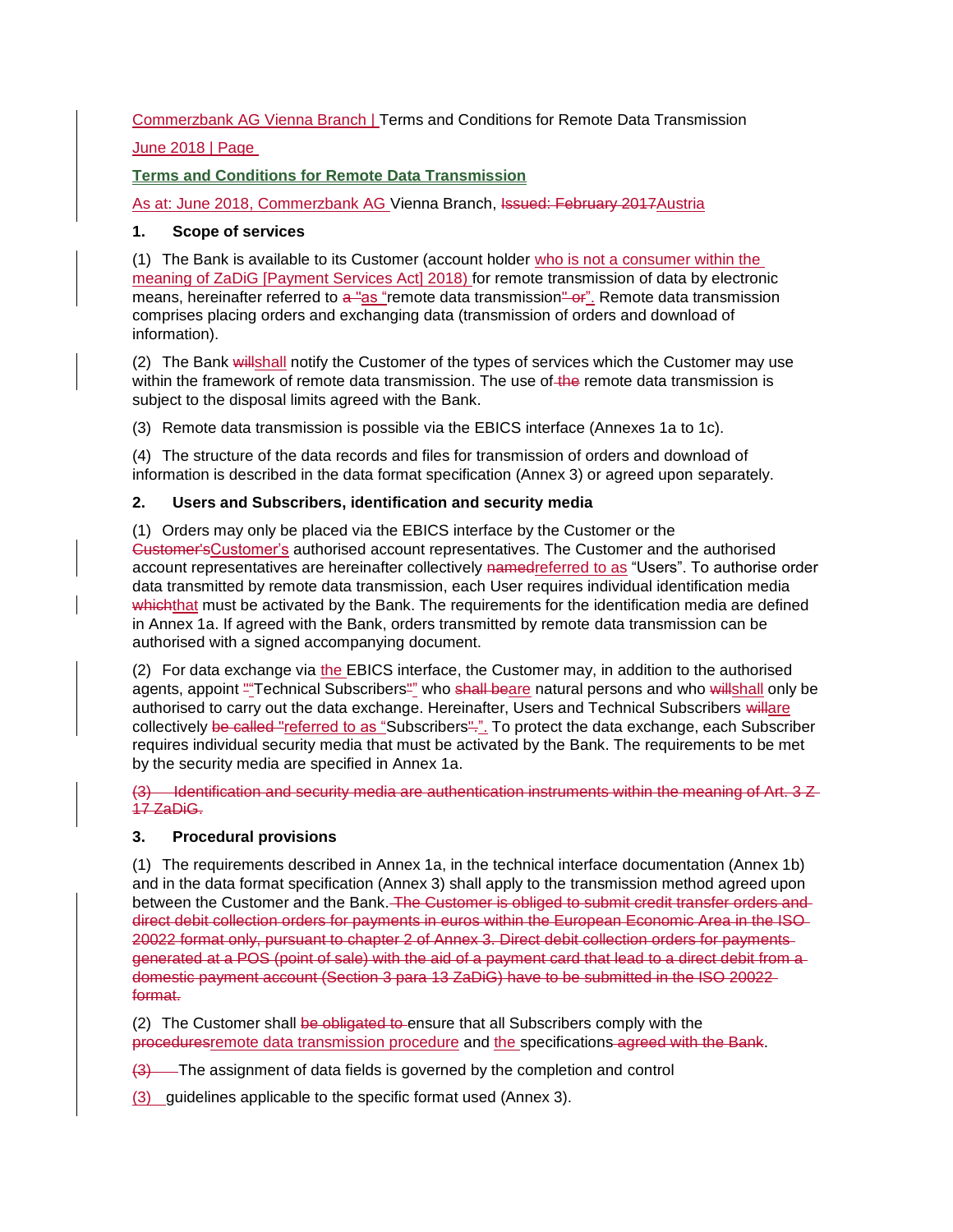(4) The User shall supply the payee's/payer's correct account identification code (account numberor IBAN) and – if also required – the identification code of the payment service provider (bank code or BIC) of the payee's/ the payer's payment service provider (paying agent).customer identification information in accordance with the General Business Conditions (GBC). The payment service providers engaged in processing a payment order are authorised to process the payment solely on the basis of the accountcustomer identification code and – if also supplied – the identification codeof the payment service provider-information. Incorrect details may result in an order being misdirected. Any resulting losses and disadvantages this causes shall be borne by the Customer. This provision shall apply accordingly if any other orders (not payment orders) are transmitted by remote data transmission.

(5) Prior to the transmission of the order data to the Bank, a record of the full contents of the files to be transmitted and of the data transmitted for the verification of identification mustshall be prepared. Such record must berecords shall be demonstrably kept by the Customer for a minimum period of 30 calendar days from the date of execution indicated in the file (for transfers) or the maturity date (for direct debit transactions) or in the case of multiple dates, the latest date, in such a form that itthe file can be made available to the Bank again at short notice on request, unless otherwise agreed.

(6) In addition, the Customer mustshall generate an electronic protocol for each data exchange according to sectionSection 10 of the specificationsSpecification for the EBICS interface (Annex 1b), keep the protocol on file and make it available to the Bank on request.

(7) To the extent that the Bank provides the Customer with data on payment transactions whichthat are not yet finally processed, such data shall beis deemed to be only non-binding information. Such data willshall be specially marked.

(8) The order data submitted via remote data transmission shall be authorised either by an electronic signature or by a signed accompanying document, as agreed with the Bank. Such orderdata shall be effective as an order

Such order data shall be effective as an order

 $\frac{a}{b}$  for data submitted with an electronic signature:

a) if

• all necessary electronic signatures of the Users have been received by remote data transmission within the agreed period and

if the electronic signatures can be successfully checked against the agreed keys; or

 $(b)$ b) for data submitted with an accompanying document: if

- if the Bank receives the accompanying document in the agreed period and
- if the accompanying document has been signed in accordance with the account mandate.

### **4. Duties of conduct and care in dealing with the identification media that are required for the authorisation of orders**

(1) GivenIn accordance with the transmission procedure agreed with the Bank, the Customer shall ensure that all Users comply with the identification procedures specified in Annex 1a.

(2) The User may place orders by means of the identification media activated by the Bank. The Customer shall causeobligate every User to ensure that no third party obtains possession of the User's identification medium or gains knowledge of the password protecting it. This is because, as any thirdother person who has obtained possession of obtains the medium or a corresponding duplicate thereof can misusemake improper use of the agreed services in conjunctionconnection with the corresponding-relevant password. The following shall be observed in particular to keep the identification media secret: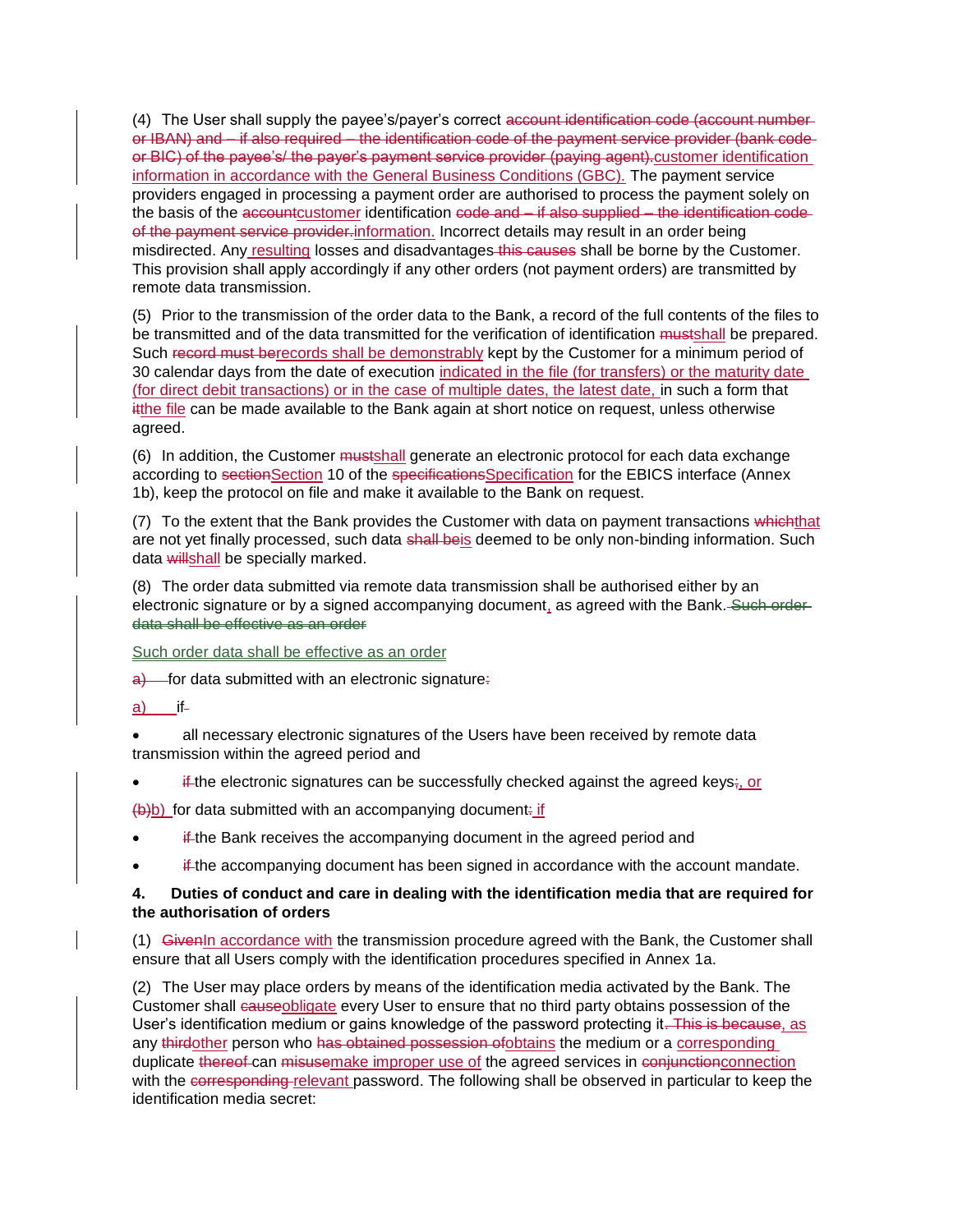the The data identifying the User may notshall be stored outside the identification medium, for example on the computer's hard disk,

the identification medium must be removed from the reading deviceprotected against unauthorised access and kept safely after the end of the remote data transmission procedure,secure.

• theThe password protecting the identification medium may not be written down or stored electronically, and.

whenWhen entering the password, care mustshall be taken to ensure that no other persons can steal it.

The Customer instructs the Bank to save the personal key of the Participant/User in a technical environment that is protected against unauthorised access. The Bank is also entitled to instruct a reliable service provider to do this. The password required to authorise the personal key will be replaced by a TAN using the photoTAN procedure.

The storage of the electronic key in a technical environment provided by the Bank (or by a service provider authorised by the Bank) (see No. 2.2.1 (5) of Annex 1a to the **Terms and Conditions for Remote Data Transmission**) is permitted.

## **5. Duties of conduct and care for dealing with the security media required for data exchange**

With respect to connection via EBICS, the Customer is obliged to ensure that all Subscribers comply with the security procedures described in Annex 1a.

The Subscriber shall secure the data exchange by means of the security media activated by the Bank. The Customer is obliged to request each UserSubscriber to ensure that no third party obtains possession of the security medium or is able to use it. In particular, as regards storage in a technical system, the Subscriber's security medium mustshall be stored in a technical environment whichthat is protected against unauthorised access. This is because, as any third person who gains access to the security medium or a duplicate thereof may misuse the data exchange.

# **6. SuspendingBlocking of identification and security media**

(1) If the identification or security media are  $\text{lost}_T$  or become known to third parties, or if misuse of such media is suspected, the Subscriber mustshall immediately request that the Bank suspendblock the remote data transmission access. Further details are stipulated in Annex 1a. The Subscriber can also request that the Bank suspendblock the access at any time via the separately notifiedcommunicated contact data.

(2) Outside the remote data transmission procedure, the Customer may request suspensionblocking of a Subscriber's identification and security media or the entire remote data transmission access via the suspension blocking facility notified indicated by the Bank.

(3) If misuse is suspected, the Bank will suspendshall block the entire remote data transmission access. It willshall immediately inform the Customer of this suspensionblock outside the remote data transmission process. Such a suspensionblock cannot be cancelled via remote data transmission.

# **7. Treatment of incoming order data by the Bank**

(1) The order data transmitted to the Bank by remote data transmission are processed during the normal course of work.

(2) On the basis of the signatures generated by the Subscribers with the security media, the Bank willshall verify whether the sender is authorised for the data exchange. If this verification reveals any discrepancies, the Bank willshall not process the affected order and will notify the Customer thereof immediately.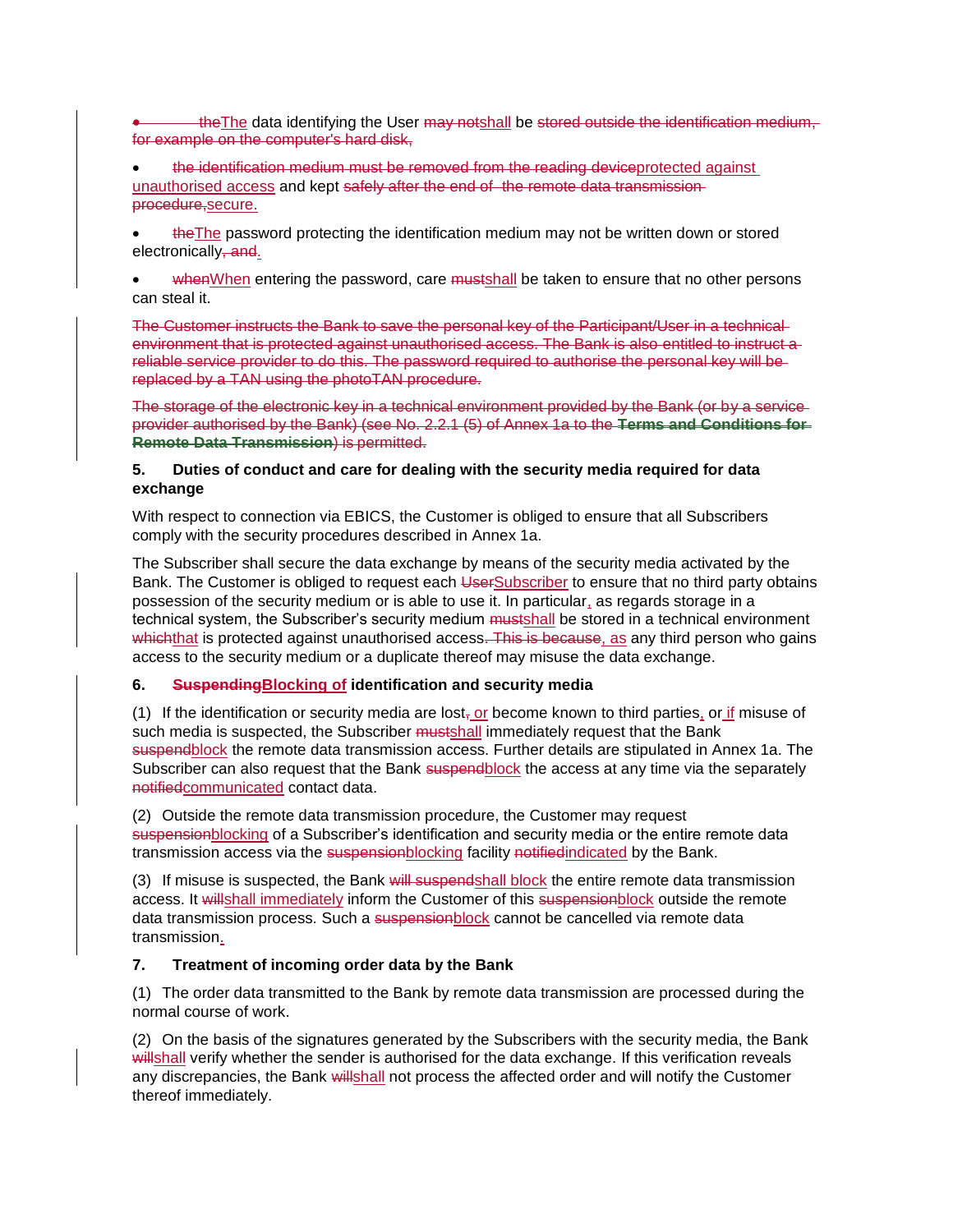(3) The Bank willshall verify the identification of the User( $s$ ), and the authorisation of the order data transmitted by remote data transmission on the basis of the electronic signatures generated by the UsersUser(s) with the identification media or on the basis of the accompanying document provided and willshall check that the order data records or as to the photoTAN provided comply with the provisions specified in Annex 3. If this verification reveals any discrepancies, the Bank willshall not process the respectiveaffected order data and immediately informwill notify the Customer thereof immediately. The Bank shall beis entitled to delete orders, which that have not been fully authorised<sub> $<sub>1</sub>$  after expiry of the time limit separately notified communicated by the Bank.</sub></sub>

(4) If errors are revealed by the Bank's verification of files or data records pursuant to Annex 3, the Bank willshall provide proof of the errors in the files or data records in a suitable form and notify the User thereof immediately. The Bank is authorised to exclude files or data records with errors from further processing if a proper execution of the order cannot be ensured.

(5) The Bank shall be obliged to document the above procedures (cf. Annex 1a) and the forwarding of the orders for processing in the customer protocol. The Customer in turn shall be obliged to call up the customer protocol without undue delay and to keep himself*/*herself informed of the processing status of the order. In the event of any discrepancies, the Customer should contact the Bank.

## **8. Recall**

(1) Before the authorisation of Prior to the order data being authorised, the Customer shall beis entitled to recall the file... Individual order data can only be changed by recalling the whole file and placing the order again. The Bank can only accept a recall if it reaches the financialinstitutionreceives this in good time so that it can be taken into account in the course of the normal working processes.

(2) The extent to which an order can be recalled shall be governed by the applicable specialconditions (for example Terms and, General Business Conditions for Payment Services). Gancellation of orders can only). Order cancellations may take place outside the remote data transmission process. To do this, or, if so agreed with the Customer must inform, in accordance with the specifications of Section 11 of Annex 3. To this end, the customer shall notify the Bank of the individual details given inparticulars of the original order.

### **9. Execution of orders**

# **9. Order execution**

(1) The Bank willshall execute the orders if all of the following requirements for execution have been fulfilled:

the The order data submitted by remote data transmission must have been authorised in accordance with No-Section 3 sub-sectionpara. 8<sub>7-</sub>

- the The defined data format  $must$  behas been complied with $\tau$ .
- the The disposal limit musthas not bebeen exceeded.
- the requirements The preconditions for execution must be fulfilled in accordance with the according to the special conditions applicable to the relevant order type, and are fulfilled.
- the executionExecution of the order mustdoes not violate any other legal provisions.

(2) If the execution conditions for execution outlined in sub-section pursuant to paragraph 1 arehave not fulfilledbeen met, the Bank willshall not execute the order and willshall inform the Customer thatcustomer of non-execution of the order has not been executed without undue delaythrough immediately and in the agreed communication channel. As far asmanner. If possible, the Bank willshall notify the Customer-customer of the reasons and errors which caused that resulted in non-execution of the order not to be executed, and the possible ways to correcthow these errors. can be rectified. This shall not apply if giving the statement of reasons would violate anyis in breach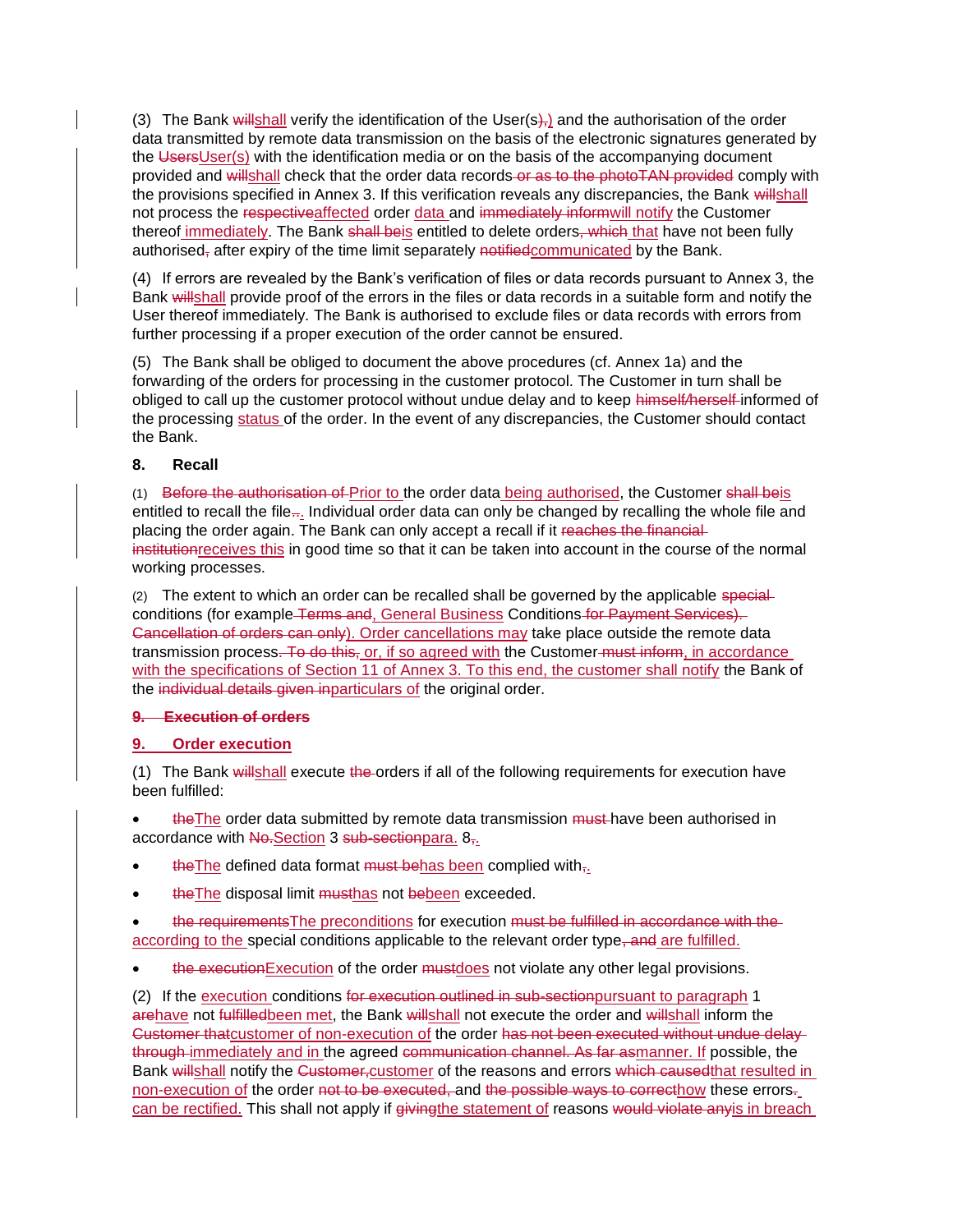of other legalstatutory provisions.

## **10. Security of the Customer's system**

The Customer shall ensure an-adequate protection of the systems that he usesused by the Customer for remote data transmission. The security requirements applicable to the EBICS procedure are specified in Annex 1c.

## **11. Liability**

## **11.111.1. Liability of the Bank in the event of unauthorised orders and orders not or non-executed or executed, incorrectly executed or delayed remote data transmission**

The Bank´sGeneral Business Conditions govern the Bank's liability in the event of unauthorised orders and orders not or non-executed or executed, incorrectly is based on the special conditions arranged for the order type in question (e.g. terms and conditions for payment services).executed or delayed remote data transmission.

# **11.211.2. Liability of the Customer in the event of misuse of the identification or security media**

# **11.2.111.2.1. Liability of the Customer in the event of unauthorised payment transactions prior to a blocking request**

(1) The provisions of Section 68 (2), (5) and (6) ZaDiG 2018 are waived. If unauthorised payment transactiontransactions prior to a blocking request isare based on the use of a lost, stolen or otherwise missing identification or security medium, or on any other form of misuse of the aforementioned, the Customer shall be liable for all of the losses consequently incurred by the Bank if the Subscriber is responsible for theirthe identification or security medium being lost, stolen or otherwise missing, or otherwise misused. The Customer shall also be liable if they neglectin the event of failing to select one of theiran appointed Subscribers Subscriber with due care and/or if they failof failing to regularly verify that the Subscriber is fulfilling its fulfills the obligations in accordance withunder these terms and conditions. Conditions.

(1) If the Bank contributed to the generation of a loss due to culpable conduct, the degreesdegree to which the loss must be borne by both the Customer and by the Bank areis determined on the basis of the principles of contributory negligence.

(2) The Customer is not obliged to provide compensation for the loss pursuant to sectionspara. 1and 2 if the Subscriber was unable to lodge a blocking request in accordance with sectionSection 6 sub-sectionpara. 1 because the Bank failed to ensure that a blocking request could be submitted, thereby causing the loss.

(3) Liability for losses caused within the period applicable to the disposal limit is restricted to the agreed disposal limit in question.

### (4) Paragraphs 2 and 3 shall not apply if the Subscriber has acted with fraudulent intent.

# **11.2.211.2.2. Liability of the Customer in the event of other unauthorised transactions prior to a blocking request**

The provisions of Section 68 (2), (5) and (6) ZaDiG 2018 are waived. If an unauthorised transaction prior to a blocking request, which is not a payment transaction, is based on the use of a lost, stolen or otherwise missing identification or security medium, or on any other form of misuse of the aforementioned, the Customer shall be liable for the losses consequently incurred by the Bank if the Subscriber is responsible for their identification or security medium being lost, stolen or otherwise missing, or otherwise misused. The Customer shall also be liable if they neglectin the event of failing to select one of theiran appointed SubscribersSubscriber with due care and/or if they failof failing to regularly verify that the Subscriber is fulfilling its fulfils the obligations in accordance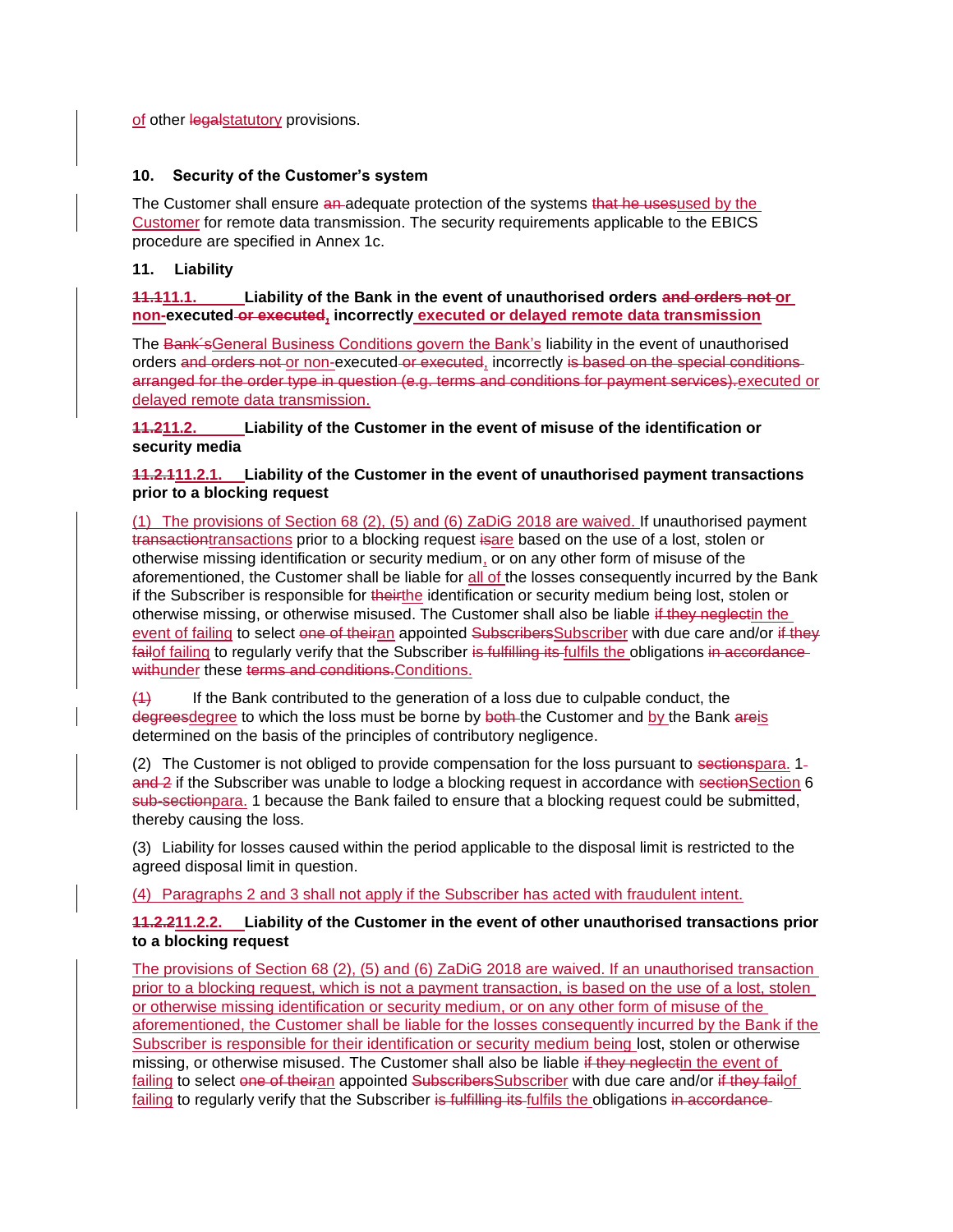withunder these terms and conditions. Conditions. If the Bank contributed to the generation of a loss due to culpable con-ductconduct, the degreesdegree to which the loss must be borne by both-the Customer and by the Bank areis determined on the basis of  $\tau$  the principles of contributory negligence.

## **11.2.311.2.3. Liability of the Bank subsequent toafter a blocking request is made**

The Bank shall accept liability for all losses incurred due to unauthorised transactions effected after a blocking request has been received from a Subscriber. This does not apply if a Subscriber has acted with fraudulent intent-to-defraud.

## **12. Waiver of Articles 9, 10 ECG**

# **12. Waiver of the discretionary provisions of the E-Commerce Act and ZaDiG 2018**

The provisions of the Articlessections 9 and 10 of the  $E\text{-}G$  (Austrian E-– Commerce Act (ECG) are hereby waived.

The following provisions of the Austrian Payment Services Act (ZaDiG) 2018 do not form an integral part of the contract for the Customer: the provisions of the third main section of ZaDiG 2018 as well as sections 32-54 [information requirements], Section 56 (1) [prohibition against charging fees for the fulfilment of information requirements or for corrective and safeguarding measures], Section 58 (3) [withdrawal of authorisation], Section 66 (1) and (3) [proof of authentication and execution of payment transactions], Section 68 (2),(5) and (6) [liability for unauthorised payment transactions], Section 70 (1) and (3) [refunds for a payment transaction initiated by the payee] and Section 80 [payment service providers' liability for non-execution, defective or late execution of payment transactions].

In Section 68 (1), the words "up to the amount of EUR 50" shall not apply to entrepreneurs.

## **13. Final provisions**

The Annexes mentioned in these terms and conditions are part of the agreement made with the Customer.

Annexes:

Annex 1a: EBICS interface

Annex 1b: Specification for the EBICS interface

Annex 1c: Security requirements for the EBICS customer system

Annex 2: Not currently in use Annex-

Annex 3: Data format specification

### Annex 1a: EBICS interface

If an unauthorised transaction prior to a blocking request which is not a payment transaction is based on the use of a lost, stolen or otherwise missing identification or security medium or on any other form of misuse of the aforementioned, the Customer shall be liable for the losses consequently incurred by the Bank if the Subscriber is responsible for their identification or security medium being

### **1. Identification and security procedures**

The Customer (account holder) shall disclose the Subscribers and their authorisations with respect to remote data transmission to the credit institution.

The following identification and security procedures are used for the EBICS interface:

- Electronic signatures
- Authentication signature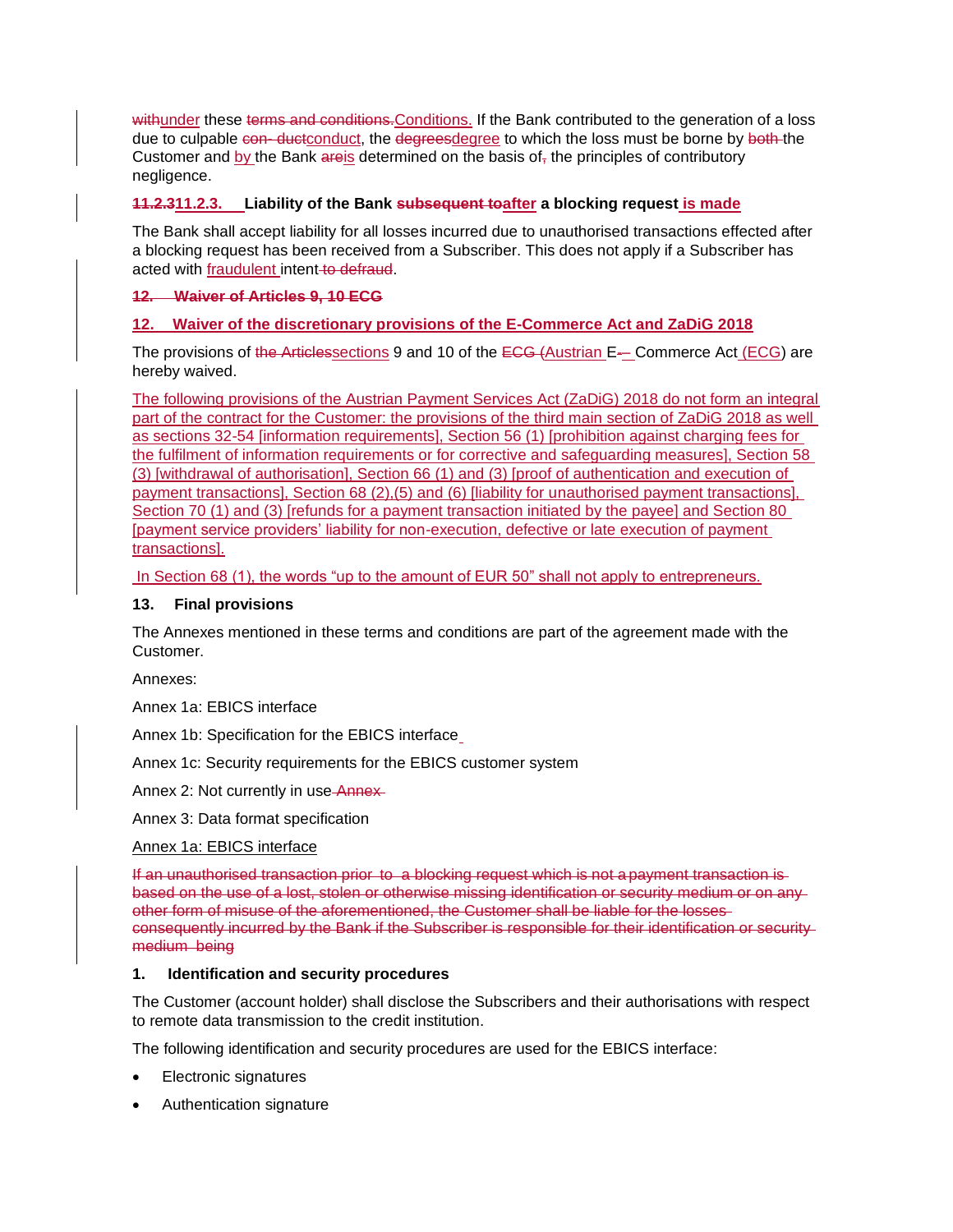## • Encryption

For each identification and security process, the Subscriber has an individual key pair which consists of a private and a public key. The public subscriber keys shall be disclosed to the credit institution in accordance with the procedure described in section Section 2. The public bank keys mustshall be protected against unauthorised alteration in accordance with the procedure described in section Section 2. The Subscriber's key pairs may also be used for communication with other credit institutions.

# **1.11.1. Electronic signatures**

## **1.1.11.1.1. Electronic signatures of the Subscribers**

The following signature classes are defined for the electronic signatures (ESs) of the-Subscribers:Subscribers (which do not represent qualified signatures within the meaning of the Signature and Trust Services Act [SVG]):

- Single signature (type "E")
- First signature (type "A")
- Second signature (type "B")
- Transport signature (type "T")

Electronic signatures of the types "E", "A" or "B" are described as bank-technical ESs and are used for the authorisation of orders. Orders may require several bank- technical ESs to be applied by different Users (account holders and their authorised account representatives). For each order type supported, a minimum number of bank-technical ESs shall be agreed on between the credit institution and the Customer.

ESs of type "T" are designated transport signatures and cannot be used for banking authorisation of orders, but only for transmission of orders to the bank system.

"Technical subscribersSubscribers" (see sectionSection 2.2) may only be assigned an ES of type "T".

The program used by the Customer can generate different messages (for example, domestic and international payment orders, but also messages concerning initialisation, protocol download and retrieval of account and turnover information $)$ ., etc.). The credit institution shall inform the Customer which message types can be used and which ES type mustshall be applied in the specific case.

### **1.21.2. Authentication signature**

In contrast to the ES, which is used to sign order data, the authentication signature is used for an individual EBICS message and is configured via the control and login data and the ESs contained therein. With the exception of a few system-related order types defined in the specification for the EBICS interface specification, authentication signatures mustshall be supplied by both the customer system and the bank system in every transaction step. The Customer mustshall ensure that software is used which, in accordance with the specification for the EBICS interface (cf. Annex 1b), verifies the authentication signature of each EBICS message transmitted by the credit institution, and which takes into account the current validity and authenticity of the credit institution's saved public keys.

The authentication signature may also be rendered using the photoTAN procedure in the technical environment of the Bank or that of an authorised service provider. They carry out the necessary verification for the Customer.

# **1.31.3. Encryption**

To ensure the secrecy of banking data on the application level, the order data mustshall be encrypted in accordance with the specification for the EBICS interface (cf. Annex 1b) by the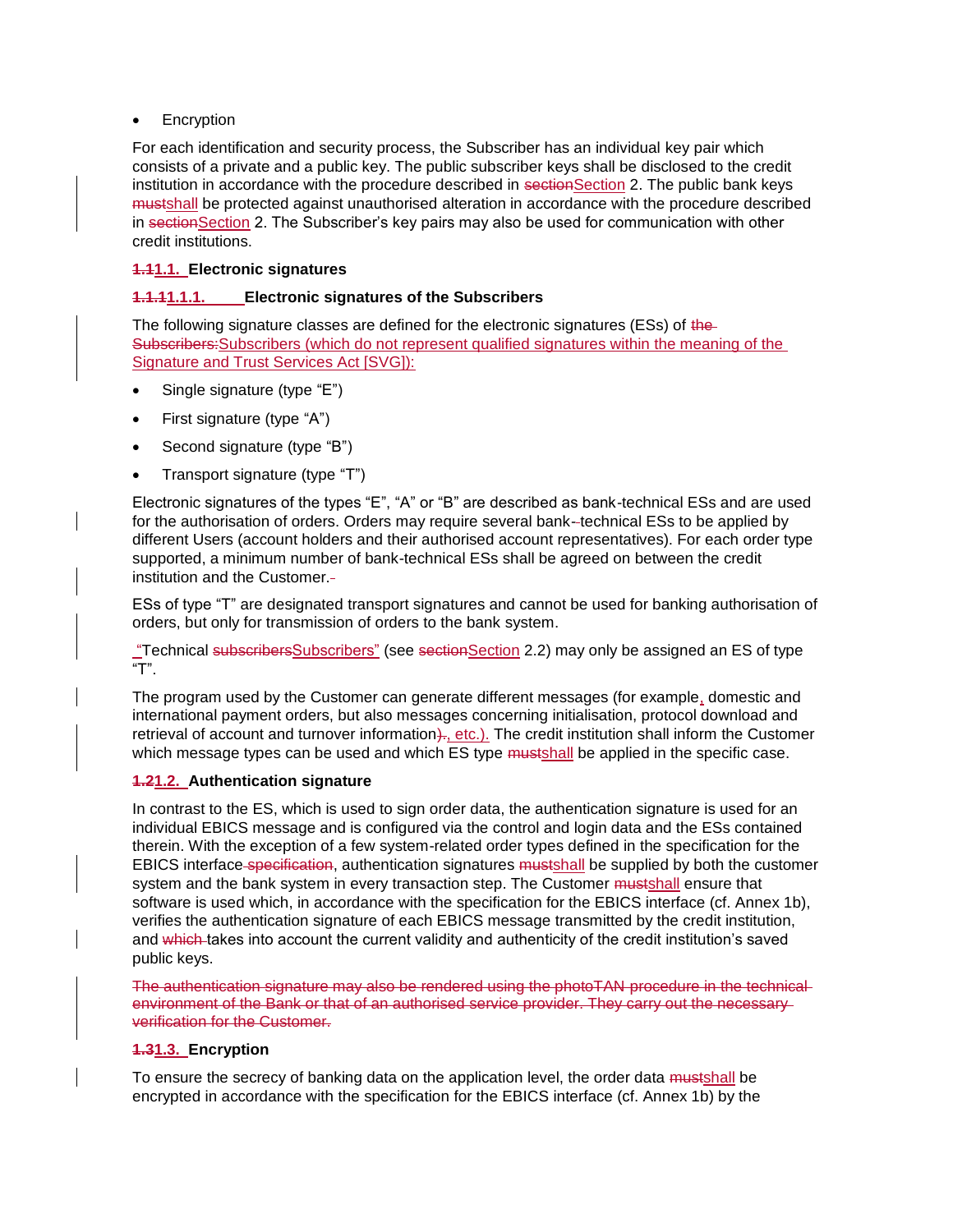Customer, who must also take into account the current validity and authenticity of the credit institution's saved public keys.

In addition, transport encryption mustshall be used on the external transmission paths between the systems of the Customer and the Bank. The Customer mustshall ensure the use of software that verifies, in accordance with the specification for the EBICS interface (cf. Annex 1b), the current validity and authenticity of the server certificates applied by the credit institution.

### **2. Initialisation of the EBICS interface**

#### **2.12.1. Installation of the communication interface**

Communication is initialised by utilising a URL (Uniform Resource Locator). Alternatively, an IP address for the respective credit institution may be used. The URL or IP address is disclosed to the Customer on conclusion of the agreement with the credit institution.

For initialising the EBICS interface, the credit institution shall provide the Subscribers designated by the Customer with the following data:

- URL or IP address of the credit institution
- Name of the credit institution
- Host ID
- Permitted version(s) of the EBICS protocol and the security procedures
- Partner ID (Customer ID)
- User ID
- System ID (for technical subscribersTechnical Subscribers)
- Further specific details on Customer and Subscriber authorisations

For the Subscribers assigned to the Customer, the credit institution willshall assign one user ID which clearly identifies the Subscriber. Insofar as one or more technical subscribersTechnical Subscribers are assigned to the Customer (multi-user system), the credit institution willshall assign a system ID in addition to the user ID. If no technical subscriberTechnical Subscriber is defined, the system ID and user ID are identical.

#### **2.22.2. Initialisation of the keys**

#### **2.2.12.2.1. First initialisation of the Subscriber keys**

The key pairs used by the Subscriber for the bank-technical ES, the encryption of the order data and the authentication signature shall, in addition to the general conditions described in sectionSection 1, comply with the following requirements:

1.(1) The key pairs mustshall be signed exclusively and unambiguously to the Subscriber.

 $2-(2)$  If the Subscriber generates the keys, the private keys mustshall be generated by means which the Subscriberthat can keepbe kept solely under his/her solethe Subscriber's control.

 $\frac{3}{3}$ .(3) If the keys are made available by a third party, it mustshall be ensured that the Subscriber is the sole recipient of the private keys.

4.(4) With respect to the private keys used for identification, each User shall define a password for each key which protects access to the respective private key.

5.(5) With respect to the private keys used to protect the data exchange, each Subscriber shall define a password for each key which protects access to the respective private key. The photoTANmay be used by the Participant instead of a password if the security medium of the Subscriber is saved by the Bank in a technical environment that is protected against unauthorised access. Further, the password may be dispensed with if the Subscriber's security medium is stored in a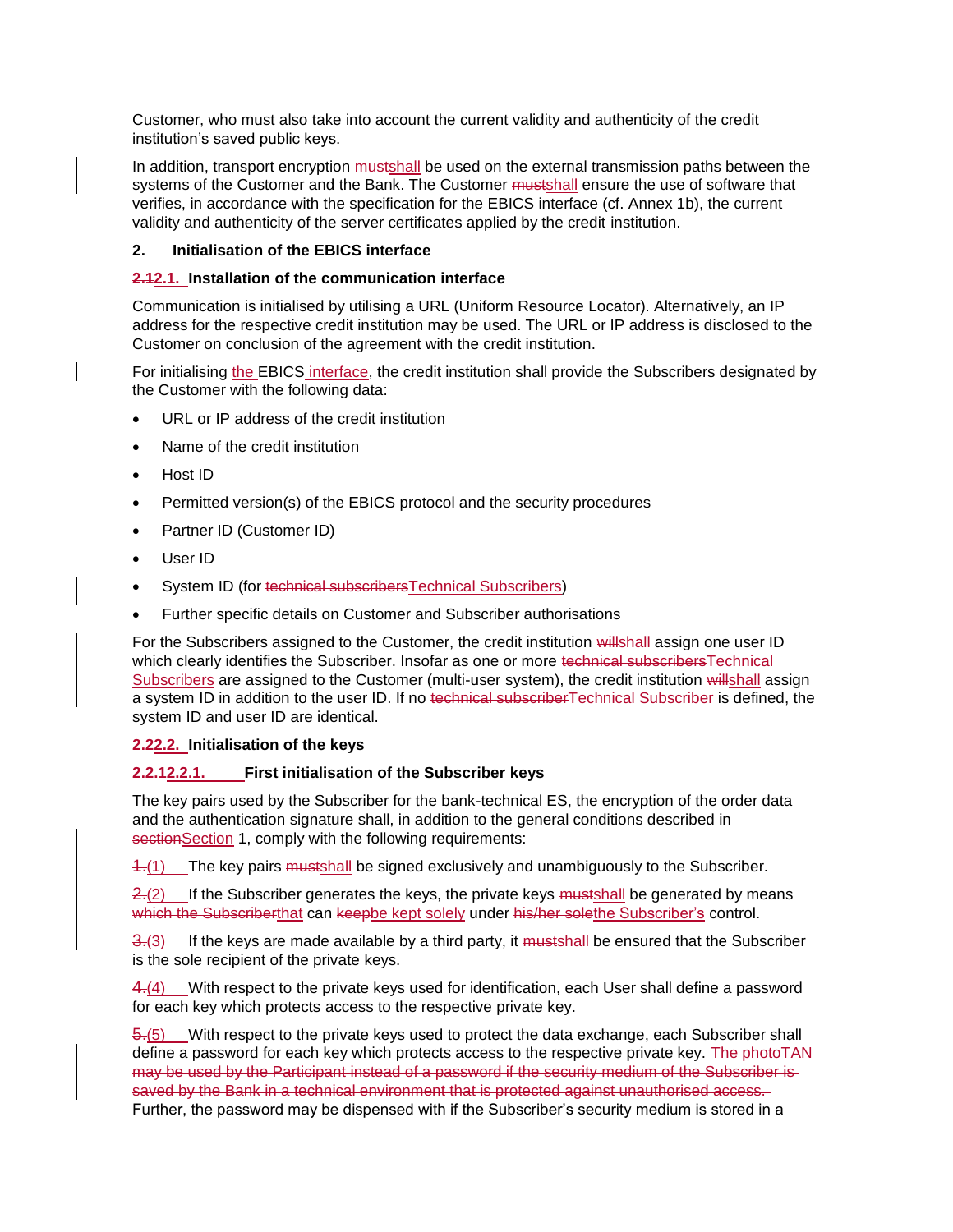technical environment which is protected against unauthorised access.

Transmission of the Subscriber's public keys to the bank system is necessary for the Subscriber's initialisation by the credit institution. For this purpose, the SubscriberSubscribers shall transmit their public keys to the credit institution via two independent communication channels:

–• via the EBICS interface by means of the order types provided by the system for this procedure, and

–• via an initialisation letter signed by the account holder or an authorised account representative.

For the subscriber's Subscriber's initialisation, the credit institution shall verify the authenticity of the public subscriber keys transmitted via EBICS on the basis of the initializationinitialisation letters signed by the account holder or an authorised account representative.

The initialisation letter shall contain the following data for each public subscriber key:

- Purpose of the public subscriber key
- Electronic signature
- Authentication signature
- **Encryption**
- The respective version supported for each key pair
- Specification of exponent length
- Hexadecimal representation of the public key's exponent
- Specification of modulus length
- Hexadecimal representation of the public key's modulus
- Hexadecimal representation of the public key's hash value

The credit institution willshall verify the signature of the account holder or authorised account representative on the initialisation letter and also whether the hash values of the subscriber'sSubscriber's public key transmitted via EBICS are identical to those transmitted in writing. If the verification is positive, the credit institution willshall activate the relevant Subscriber for the agreed order types.

#### **2.2.2** Migration from FTAM to EBICS

If the Subscriber has already received a valid banking key that has been activated by the credit institution under a previously existing access to remote data transmission for FTAM, the banking keys may be retained in the course of a separately agreed migration from FTAM to EBICS, provided that they correspond at least to Version A004 and retention has been agreed to with the credit institution.

In this event, the public keys for authentication and encryption will be transmitted to the credit institution via the order types intended for this purpose. These messages must be signed with the key for the bank-technical ESs. The separate transmission of a signed initialisation letter may be omitted.

#### **2.32.3. Initialisation of the bank keys**

The Subscriber will shall download the credit institution's public key with an order type specifically provided by the system for this process.

The hash value of the public bank key shall additionally be made available by the credit institution via a second communication channel separately agreed with the Customer.

Prior to the first data transmission via EBICS, the Subscriber shall verify the authenticity of the public bank keys sent by remote data transmission by comparing their hash values with the hash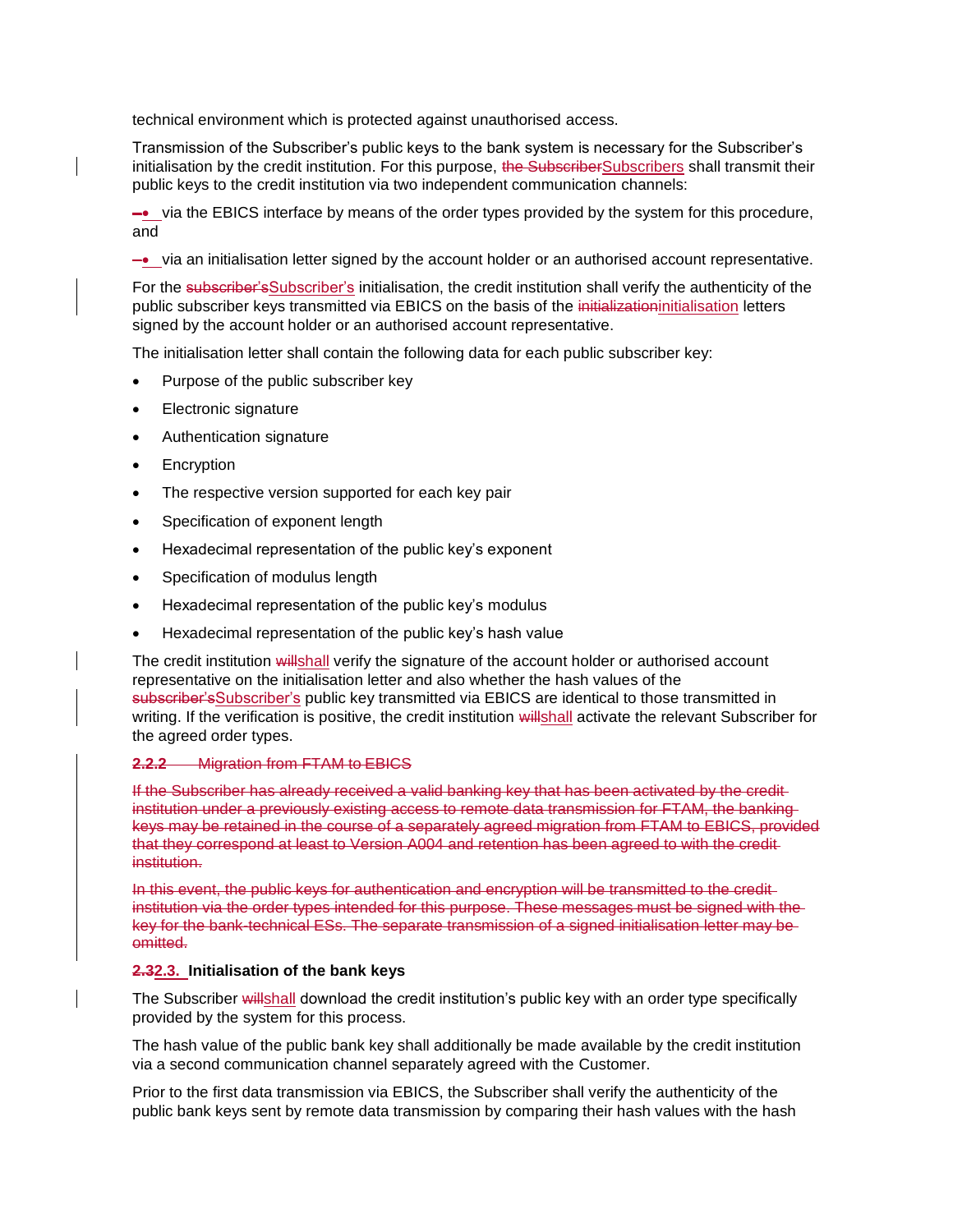values notifiedcommunicated by the credit institution via the separately agreed communication channel.

The Customer shall ensure that software is used which verifies the validity of the server certificates used in connection with the transport encryption by means of the certification path separately notifiedcommunicated by the credit institution.

### **3. 3. Placing orders with the Bank**

The User shall verify the correctness of the order data and ensure that only the verified data are signed electronically. Upon initialisation of communication, the Bank first carries out Subscriberrelated authorisation verifications, such as order type authorisation or verifications of possiblyany agreed limits. The results of additional banking verifications such as limit verifications or account authorisation verifications willshall later be notifiedcommunicated to the Customer in the customer protocol. As an exception to this, the Customer may choose to agree to online verification of the order data by the Bank.

The authorisation of orders may also be granted by entering the photoTAN shown on the mobile or a reading device and the electronic signature will be subsequently generated in the secure technical environment.

Orders transmitted to the bank system may be authorised as follows:

1.(1) All required bank-technical electronic signatures will shall be transmitted together with the order data.

 $2-(2)$  If the distributed ES (verteilte elektronische Unterschrift ""VEU") has been agreed with the Customer for the respective order type and the transmitted ESs are insufficient for banking authorisation, the order is stored in the bank system until all required ESs are applied.

3.(3) If the Customer and the Bank agree that order data submitted by means of remote data transmission may be authorised by means of a separately transmitted accompanying document, a transport signature (type "T") mustshall be supplied for technical protection of the order data instead of the User's bank-technical ES. To this end, the file mustshall bear a special code indicating that there are no further ESs for this order other than the transport signature (type "T"). The order is authorised after the credit institution successfully verifies the User's signature on the accompanying document.

### **3.13.1. Placing orders by means of the distributed electronic signature (VEU)**

The manner in which the distributed electronic signature will be used by the Customer shall be agreed with the credit institution.

The distributed electronic signature (VEU) shall be used where orders are to be authorised independently of the transport of the order data and, if applicable, by several Subscribers.

In the case of a distributed electronic signature, the approval and thus the authorisation by means of the second banking signature may take place by using the photoTAN or by authorising an order using the app provided by the Bank.

Until all bank-technical ESs necessary for authorisation have been applied, the order may be deleted by an authorised User. If the order has been fully authorised, only a recall pursuant to section Section 8 of the Terms and Conditions for Remote Data Transmission can be made.

The Bank may delete orders that have not been fully authorised after expiry of the time limit that has been separately notified indicated by the Bank.

#### **3.23.2. Verification of identification by the Bank**

An incoming order is executed by the Bank only after the necessary bank- technical ES(s) or the signed accompanying document hashave been received and positively verified.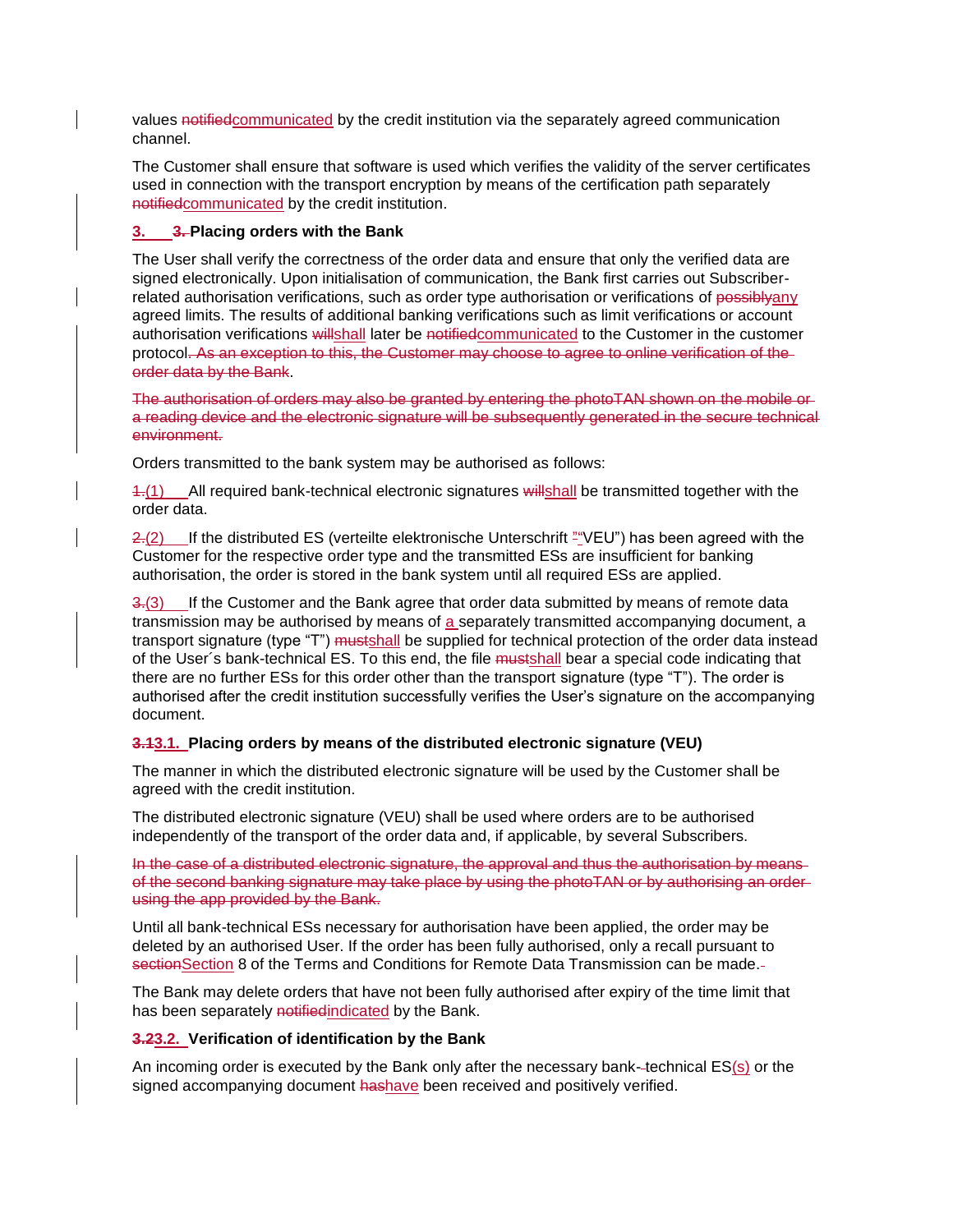### **3.33.3. Customer protocols**

The Bank willshall document the following transactions in customer protocols:

- Transmission of the order data to the bank system
- Transmission of information files from the bank system to the customer system
- Result of each verification of identification for orders from the customer to the bank system

• Further processing of orders if they concern the verification of signatures and the display of order data

#### • Decompression errors

The Subscriber shall keep informed onof the result of the verifications carried out by the credit institution by downloadingpromptly calling up the customer protocol without undue delay.

The Subscriber shall include this protocol, the contents of which correspond to the provisions of section Section 10 of Annex 1b in their files and submit it to the credit institution on request.

#### **4. Change of the Subscriber keys with automatic activation**

If the validity period of the identification and security media used by the Subscriber is limited, the Subscriber mustshall transmit the new public keys to the Bank in good time prior to the expiry date of such validity period. After the expiry date of the old keys, a new initialisation mustshall be made.

If the Subscriber generates keys-himself, the subscriber keys mustshall be renewed using the order types provided by the system for this purpose on the date agreed to with the credit institution. The keys must be transmitted in good time before expiration of the old keys.

The following order types shall be used for an automatic activation of the new keys without renewed Subscriber initialisation:

updateUpdate of the public bank-technical key (PUB)

and

- updateUpdate of the public authentication key and the public encryption key (HCA)-or**alternatively**
- updateUpdate of all three above--mentioned keys (HCS).

The User mustshall supply a valid bank--technical ES for order types PUB, HCA and HCS. After the keys have been changed, only the new keys may be used.

If the electronic signature could not be

suspension of the identification and security media outside the remote data transmission procedure via the suspension facility separately notified by the Bank.

Outside the remote data transmission process, the Customer may request suspension of a Subscriber's identification and security media or of the entire remote data transmission access via the suspension facility notified by the Bank.

Annex 1b: Specification for the EBICS interface

The specification is published on the website http://www.ebics.de.

Annex 1c: Security requirements for the EBICS customer system

positively verified, the provisions described in sectionSection 7 subsectionpara. 3 of the Terms and Conditions for Remote Data Transmission shall be applicable.

The keys may be changed only after all orders have been completely processed. Otherwise, orders still unprocessed will have toshall be placed again using the new key.